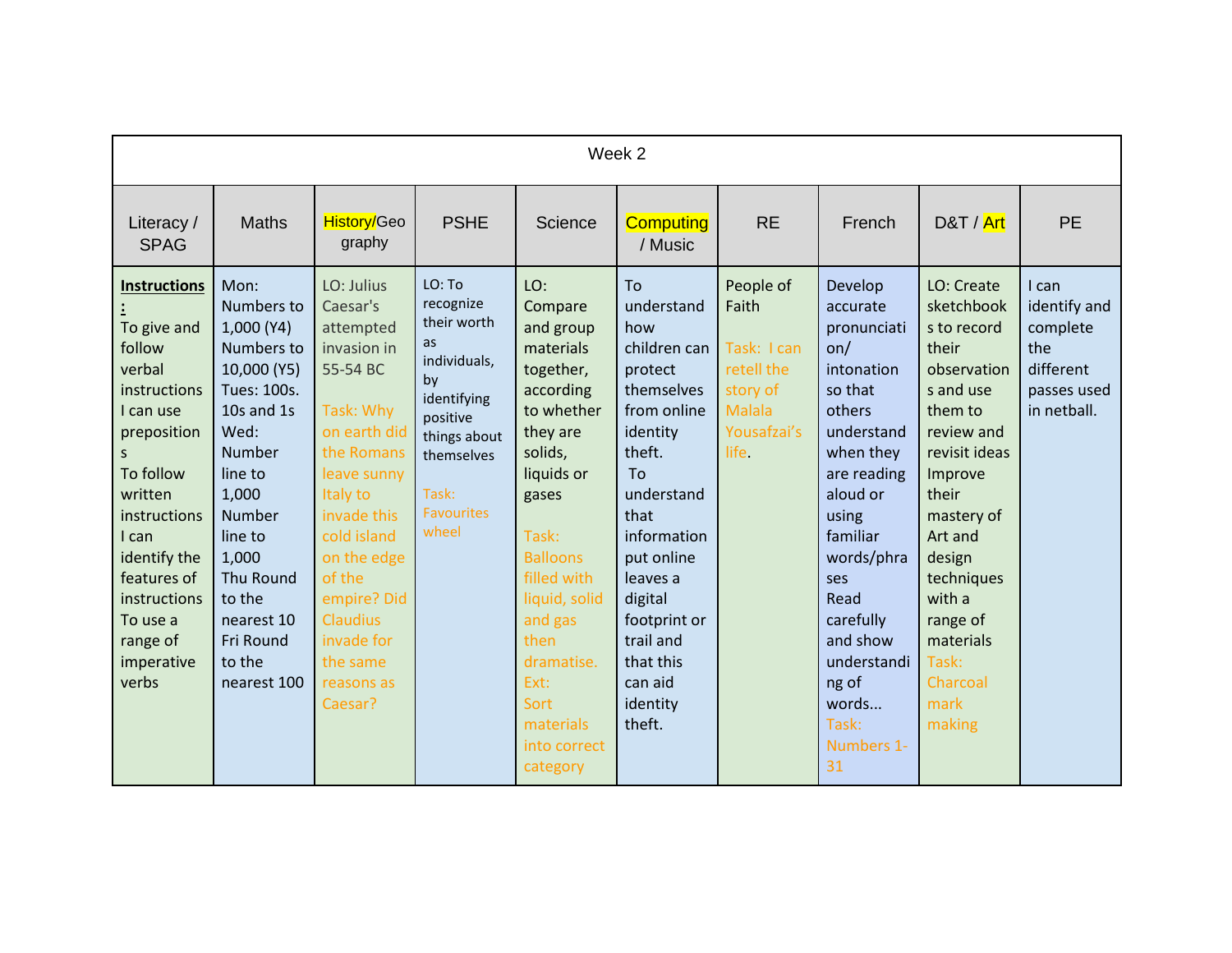|                                                                                                                                                                                                                                                                                              | Week 3                                                                                                                                                                                                                                                                                                                             |                                                                                                                                                                       |                                                                                                                                                                                                                                                                                               |                                                                                                                                                                                                                    |                                                                                                                                                                                                                                                                                                                    |                                                                   |                                                                                                                                                                                                                                                                                                           |                                                                                                                                                                                                                                                                                                      |                                                                                                                                          |  |  |  |  |
|----------------------------------------------------------------------------------------------------------------------------------------------------------------------------------------------------------------------------------------------------------------------------------------------|------------------------------------------------------------------------------------------------------------------------------------------------------------------------------------------------------------------------------------------------------------------------------------------------------------------------------------|-----------------------------------------------------------------------------------------------------------------------------------------------------------------------|-----------------------------------------------------------------------------------------------------------------------------------------------------------------------------------------------------------------------------------------------------------------------------------------------|--------------------------------------------------------------------------------------------------------------------------------------------------------------------------------------------------------------------|--------------------------------------------------------------------------------------------------------------------------------------------------------------------------------------------------------------------------------------------------------------------------------------------------------------------|-------------------------------------------------------------------|-----------------------------------------------------------------------------------------------------------------------------------------------------------------------------------------------------------------------------------------------------------------------------------------------------------|------------------------------------------------------------------------------------------------------------------------------------------------------------------------------------------------------------------------------------------------------------------------------------------------------|------------------------------------------------------------------------------------------------------------------------------------------|--|--|--|--|
| Literacy /<br><b>SPAG</b>                                                                                                                                                                                                                                                                    | <b>Maths</b>                                                                                                                                                                                                                                                                                                                       | History/Geo<br>graphy                                                                                                                                                 | <b>PSHE</b>                                                                                                                                                                                                                                                                                   | Science                                                                                                                                                                                                            | <b>Computing</b><br>/ Music                                                                                                                                                                                                                                                                                        | <b>RE</b>                                                         | French                                                                                                                                                                                                                                                                                                    | D&T / Art                                                                                                                                                                                                                                                                                            | <b>PE</b>                                                                                                                                |  |  |  |  |
| <b>Instructions</b><br>: How to be<br>a Roman<br>To prepare<br>a group<br>performanc<br>e<br>To plan a<br>set of<br>instructions<br>To write<br>our own set<br>of<br>instructions<br>To edit and<br>evaluate my<br>writing. To<br>make<br>decisions<br>about how<br>to present<br>my writing | Count in<br>1000s<br>Rounding to<br>10, 100 or<br>1,000 Tue<br>Represent<br>numbers to<br>10,000<br>activity<br>Numbers to<br>100,000 Wed<br>1000s, 100s,<br>$10s$ and $1s$<br>Numbers to<br>a million Thu<br>Partitioning<br>Consolidate<br>numbers to a<br>million<br>Fri The<br>number line<br>to 10,000<br>Counting in<br>10s, | LO:British<br>Resistance<br>including<br><b>Boudicca</b><br>Task: Why<br>did Boudica<br>stand up to<br>the Romans<br>and what<br>image do<br>we have of<br>her today? | LO: To<br>recognise<br>their worth<br><b>as</b><br>individuals,<br>by<br>identifying<br>positive<br>things about<br>themselves<br>and their<br>achievemen<br>ts, seeing<br>their<br>mistakes,<br>making<br>amends<br>and setting<br>personal<br>goals;<br>Task: the<br>emotional<br>barometer | To be able<br>to set up a<br>fair test.<br>To be able<br>to use<br>results to<br>draw simple<br>conclusions.<br>Task: Fair-<br>test - Which<br>liquid<br>moves the<br>fastest?<br>Model the<br>experiment<br>badly | Children<br>can identify<br>possible<br>risks of<br>installing<br>free and<br>paid for<br>software.<br>Children<br>know that<br>malware is<br>software<br>that is<br>specifically<br>designed to<br>disrupt,<br>damage, or<br>gain access<br>to a<br>computer.<br>Children<br>know what<br>a computer<br>virus is. | Task: I can<br>identify the<br><b>Dalai</b><br>Lama's<br>beliefs. | <b>Explore the</b><br>patterns<br>and sounds<br>of language<br>through<br>songs and<br>rhymes and<br>link the<br>spelling,<br>sound and<br>meaning of<br>words<br>Read<br>carefully<br>and show<br>understandi<br>ng of<br>words,<br>phrases and<br>simple<br>writing<br><b>Task: Days</b><br>of the week | LO: Develop<br>their<br>techniques<br>use of<br>materials,<br>with<br>creativity,<br>experiment<br>ation/an<br>increasing<br>awareness<br>of different<br>kinds of art<br>To improve<br>their<br>mastery of<br>Art and<br>design<br>techniques<br>Task: To<br>create<br>pattern<br>using<br>printing | I can<br>identify and<br>complete<br>the<br>different<br>passes used<br>in netball.<br>$l$ can<br>understand<br>the rule of<br>footwork. |  |  |  |  |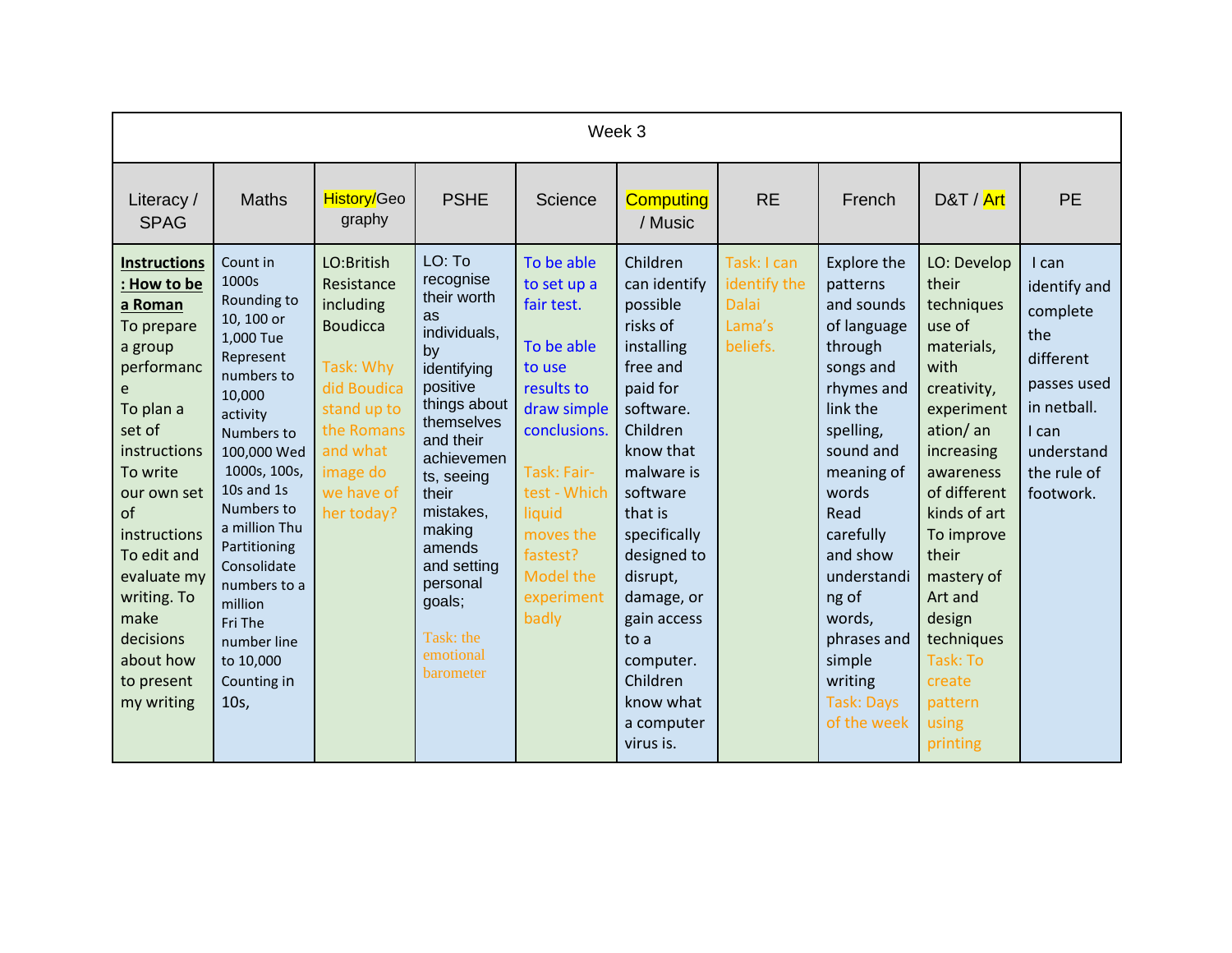|                                                                                                                                                                                                                                                                                      |                                                                                                                                                                                                                                                                                                                                                                               |                                                                                                                                                                               |                                                                                                                                                                                                                                                |                                                                                                                                                                                                                                       | Week 4                                                                                                                                                                                                                                                                     |                                                                          |                                                                                                                                                                                                                               |                                                                                                                                                                                                                                                                                      |                                                                                                                                                                                                                                                                         |
|--------------------------------------------------------------------------------------------------------------------------------------------------------------------------------------------------------------------------------------------------------------------------------------|-------------------------------------------------------------------------------------------------------------------------------------------------------------------------------------------------------------------------------------------------------------------------------------------------------------------------------------------------------------------------------|-------------------------------------------------------------------------------------------------------------------------------------------------------------------------------|------------------------------------------------------------------------------------------------------------------------------------------------------------------------------------------------------------------------------------------------|---------------------------------------------------------------------------------------------------------------------------------------------------------------------------------------------------------------------------------------|----------------------------------------------------------------------------------------------------------------------------------------------------------------------------------------------------------------------------------------------------------------------------|--------------------------------------------------------------------------|-------------------------------------------------------------------------------------------------------------------------------------------------------------------------------------------------------------------------------|--------------------------------------------------------------------------------------------------------------------------------------------------------------------------------------------------------------------------------------------------------------------------------------|-------------------------------------------------------------------------------------------------------------------------------------------------------------------------------------------------------------------------------------------------------------------------|
| Literacy /<br><b>SPAG</b>                                                                                                                                                                                                                                                            | <b>Maths</b>                                                                                                                                                                                                                                                                                                                                                                  | History/Geo<br>graphy                                                                                                                                                         | <b>PSHE</b>                                                                                                                                                                                                                                    | Science                                                                                                                                                                                                                               | <b>Computing</b><br>/ Music                                                                                                                                                                                                                                                | <b>RE</b>                                                                | French                                                                                                                                                                                                                        | D&T / Art                                                                                                                                                                                                                                                                            | <b>PE</b>                                                                                                                                                                                                                                                               |
| <b>Playscript</b><br>To<br>recognise<br>and use<br>colons to<br>introduce<br>speakers<br>Set the<br>scene using<br>formal<br>language<br>Punctuate<br>direct and<br>indirect<br>speech<br>Use present<br>tense<br>correctly<br>Use<br>brackets to<br>indicate<br>stage<br>directions | Mon Find 1,<br>10, 100 more<br>or less<br>Round<br>numbers<br>within<br>100,000 Tue<br>1,000 more<br>or less<br>Round<br>numbers to<br>one million<br>Wed<br>Compare 4-<br>digit<br>numbers<br>Consolidate<br>rounding Thu<br>Order<br>numbers<br>Compare and<br>order<br>numbers to<br>100,000 Fri<br>Round to the<br>nearest<br>1,000<br>Compare and<br>order<br>numbers to | The Roman<br>empire by<br>AD 42 nad<br>the power<br>of its army<br><b>Task: How</b><br>were the<br><b>Romans</b><br>able to<br>keep<br>control over<br>such a vast<br>empire? | LO: that their<br>actions affect<br>themselves<br>and others, to<br>care about<br>other<br>people's<br>feelings and<br>to try to see<br>things from<br>their points<br>of view<br>Task:<br>Breaking the<br>cycle of<br>negative<br>experiences | To be able<br>to compare<br>and group<br>materials<br>whether<br>they are<br>solids,<br>liquids or<br>gases.<br>To be able<br>to use<br>results to<br>draw simple<br>conclusions.<br>Task: What<br>can we find<br>out about<br>gases? | Tο<br>understand<br>'plagiarism'<br>and to<br>consider<br>the<br>consequenc<br>es of<br>plagiarism.<br>$\bullet$ To<br>identify<br>appropriate<br>behaviour<br>when<br>participatin<br>g or<br>contributin<br>g to<br>collaborativ<br>e online<br>projects for<br>learning | Task: I can<br>explore<br>Rabbi<br><b>Jonathan</b><br>Sacks'<br>beliefs. | LO: listen<br>attentively<br>to spoken<br>language<br>and show<br>understandi<br>ng by<br>joining in<br>and<br>responding<br>Engage in<br>conversatio<br>ns; ask and<br>answer<br>questions<br>Task:<br>Months of<br>the year | LO: Improve<br>their<br>mastery of<br>Art and<br>design<br>techniques,<br>including<br>drawing,<br>painting<br>and<br>sculpture<br>with a<br>range of<br>materials<br>[for<br>example,<br>pencil,<br>charcoal,<br>paint, clay]<br>Task: To<br>create<br>patterns<br>using a<br>stamp | I can<br>understand<br>the rule of<br>contact.<br>I can<br>understand<br>that<br>marking<br>helps to<br>intercept<br>the ball and<br>dodging<br>enables a<br>player to<br>get away<br>from a<br>marker.<br>I can<br>complete<br>the<br>different<br>types of<br>dodges. |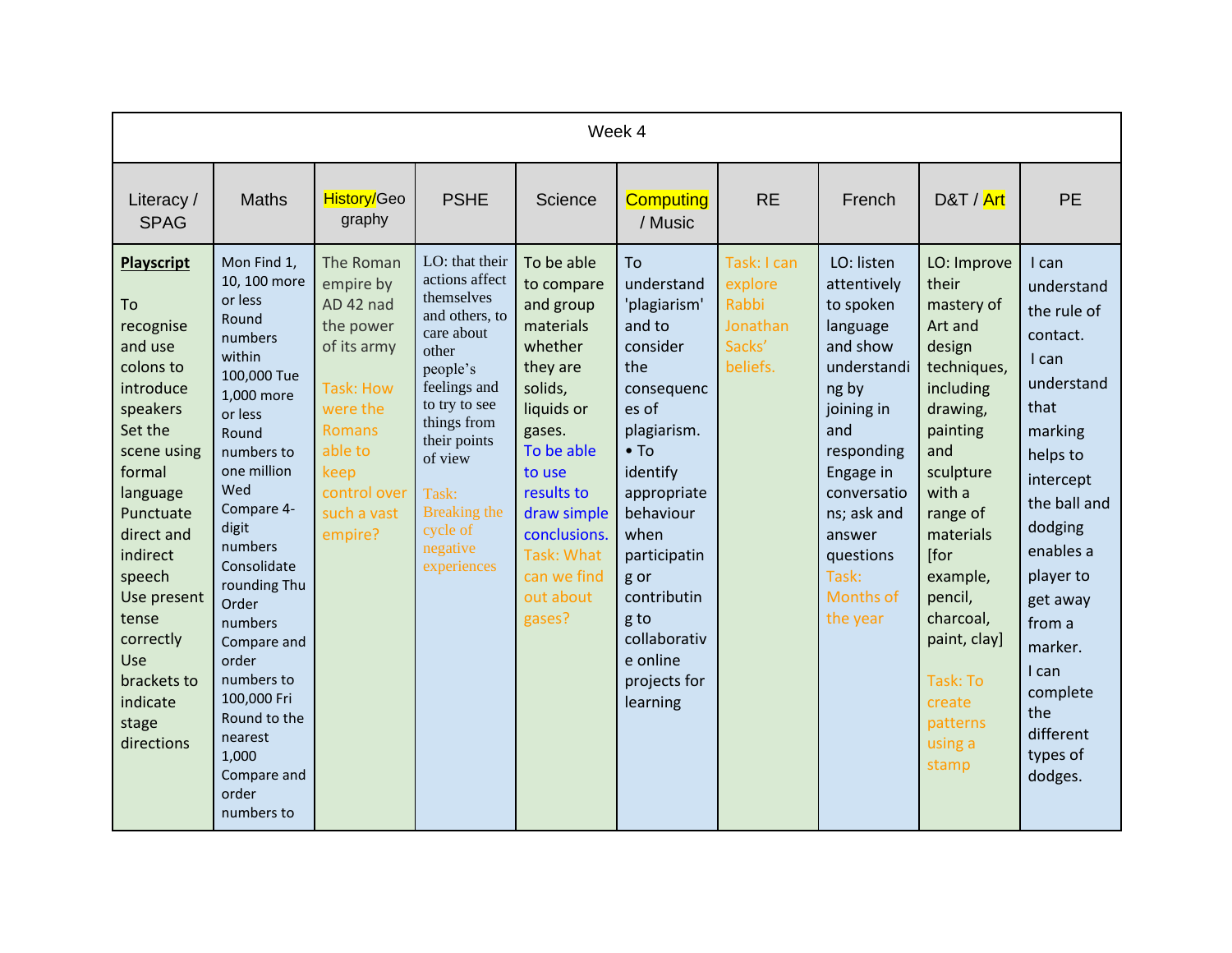| one million |  |  |  |  |
|-------------|--|--|--|--|
|             |  |  |  |  |
|             |  |  |  |  |
|             |  |  |  |  |
|             |  |  |  |  |
|             |  |  |  |  |
|             |  |  |  |  |
|             |  |  |  |  |
|             |  |  |  |  |
|             |  |  |  |  |
|             |  |  |  |  |
|             |  |  |  |  |
|             |  |  |  |  |
|             |  |  |  |  |

|                           | Week 5 |                               |             |         |                              |           |        |           |    |  |  |  |
|---------------------------|--------|-------------------------------|-------------|---------|------------------------------|-----------|--------|-----------|----|--|--|--|
| Literacy /<br><b>SPAG</b> | Maths  | <b>History</b> /<br>Geography | <b>PSHE</b> | Science | <b>Computin</b><br>g / Music | <b>RE</b> | French | D&T / Art | PE |  |  |  |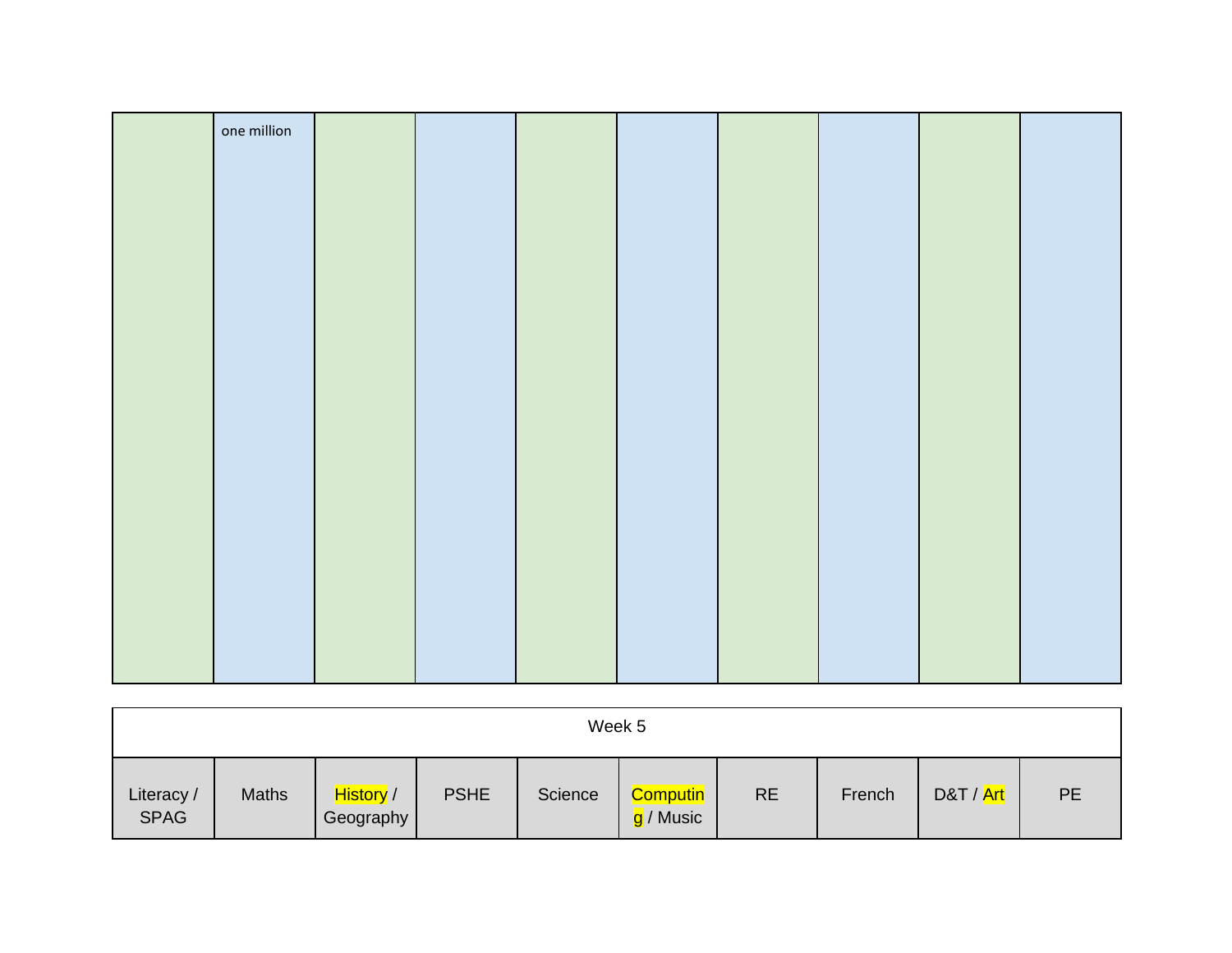| <b>Playscript</b><br>To<br>recognise<br>and use<br>colons to<br>introduce<br>speakers<br>Set the<br>scene using<br>formal<br>language<br>Punctuate<br>direct and<br>indirect<br>speech<br>Use present<br>tense<br>correctly<br>Use<br>brackets to<br>indicate<br>stage<br>directions | <b>Mon Count</b><br>in 25s<br>Count in<br>25s (Use Y4)<br>Tue<br>Introducing<br>negative<br>numbers<br>activity<br>Introducing<br>negative<br>numbers<br>activity (Use<br>Y4) Wed<br>Negative<br>numbers<br>Negative<br>numbers<br>Thu Roman<br>numerals<br>Roman<br>numerals<br>Fri Mini<br>assessment<br>Y4/5 | The Roman<br>empire by<br>AD 42 nad<br>the power<br>of its army<br>Task: How<br>did the<br><b>Roman way</b><br>of life<br>contrast<br>with the<br><b>Celtic</b><br>lifestyle<br>they found<br>when they<br>arrived and<br>How do we<br>know? | LO: To face<br>new<br>challenges<br>positively by<br>collecting<br>information,<br>looking for<br>help, making<br>responsible<br>choices and<br>taking<br>action;<br>that their<br>actions affect<br>themselves<br>and others,<br>to care about<br>other<br>people's<br>feelings and<br>to try to see<br>things from<br>their points<br>of view;<br>Task:<br><b>Feelings</b><br>detective | LO: Some<br>mat change<br>statemeas<br>ure/researc<br>h the temp<br>at which<br>this<br>happens in<br>$^{\circ}$ C<br>To be able<br>to use a<br>data<br>logger/ther<br>mometer to<br>take<br>accurate<br>measureme<br>nts<br>Task:Simple<br>$test - What$<br>happens to<br>solids when<br>they are<br>heated? | To identify<br>the positive<br>and<br>negative<br><i>influences</i><br>$\alpha$ f<br>technology<br>on health<br>and the<br>environme<br>nt. • To<br>understand<br>the<br>importance<br>of<br>balancing<br>game and<br>screen time<br>with other<br>parts of<br>their lives | LO: I can<br>explain how<br>Fauja<br>Singh's faith<br>helped him. | LO: Engage<br>in<br>conversatio<br>n, ask and<br>answer<br>questions<br>Develop<br>accurate<br>pronunciati<br>on and<br>intonation<br>so that<br>others<br>understand<br>when they<br>are reading<br>aloud or<br>using<br>familiar<br>words<br>Task:<br><b>Seasons</b><br>and dates in<br>French | To create<br>sketchbook<br>s to record<br>their<br>observation<br>s and use<br>them to<br>review and<br>revisit ideas<br>To improve<br>their<br>mastery of<br>Art and<br>design<br>techniques<br>Task: To<br>create<br>patterns<br>using<br>reflection<br>and<br>symmetry | I can state<br>the<br>difference<br>between<br>attacking<br>skills and<br>defending<br>skills.<br>I can shoot<br>accurately<br>in a range<br>of ways. |
|--------------------------------------------------------------------------------------------------------------------------------------------------------------------------------------------------------------------------------------------------------------------------------------|-----------------------------------------------------------------------------------------------------------------------------------------------------------------------------------------------------------------------------------------------------------------------------------------------------------------|----------------------------------------------------------------------------------------------------------------------------------------------------------------------------------------------------------------------------------------------|-------------------------------------------------------------------------------------------------------------------------------------------------------------------------------------------------------------------------------------------------------------------------------------------------------------------------------------------------------------------------------------------|---------------------------------------------------------------------------------------------------------------------------------------------------------------------------------------------------------------------------------------------------------------------------------------------------------------|----------------------------------------------------------------------------------------------------------------------------------------------------------------------------------------------------------------------------------------------------------------------------|-------------------------------------------------------------------|--------------------------------------------------------------------------------------------------------------------------------------------------------------------------------------------------------------------------------------------------------------------------------------------------|---------------------------------------------------------------------------------------------------------------------------------------------------------------------------------------------------------------------------------------------------------------------------|-------------------------------------------------------------------------------------------------------------------------------------------------------|
|--------------------------------------------------------------------------------------------------------------------------------------------------------------------------------------------------------------------------------------------------------------------------------------|-----------------------------------------------------------------------------------------------------------------------------------------------------------------------------------------------------------------------------------------------------------------------------------------------------------------|----------------------------------------------------------------------------------------------------------------------------------------------------------------------------------------------------------------------------------------------|-------------------------------------------------------------------------------------------------------------------------------------------------------------------------------------------------------------------------------------------------------------------------------------------------------------------------------------------------------------------------------------------|---------------------------------------------------------------------------------------------------------------------------------------------------------------------------------------------------------------------------------------------------------------------------------------------------------------|----------------------------------------------------------------------------------------------------------------------------------------------------------------------------------------------------------------------------------------------------------------------------|-------------------------------------------------------------------|--------------------------------------------------------------------------------------------------------------------------------------------------------------------------------------------------------------------------------------------------------------------------------------------------|---------------------------------------------------------------------------------------------------------------------------------------------------------------------------------------------------------------------------------------------------------------------------|-------------------------------------------------------------------------------------------------------------------------------------------------------|

|                           | Week 6       |                       |             |         |                             |           |        |           |    |  |  |
|---------------------------|--------------|-----------------------|-------------|---------|-----------------------------|-----------|--------|-----------|----|--|--|
| Literacy /<br><b>SPAG</b> | <b>Maths</b> | History/Geo<br>graphy | <b>PSHE</b> | Science | <b>Computing</b><br>/ Music | <b>RE</b> | French | D&T / Art | PE |  |  |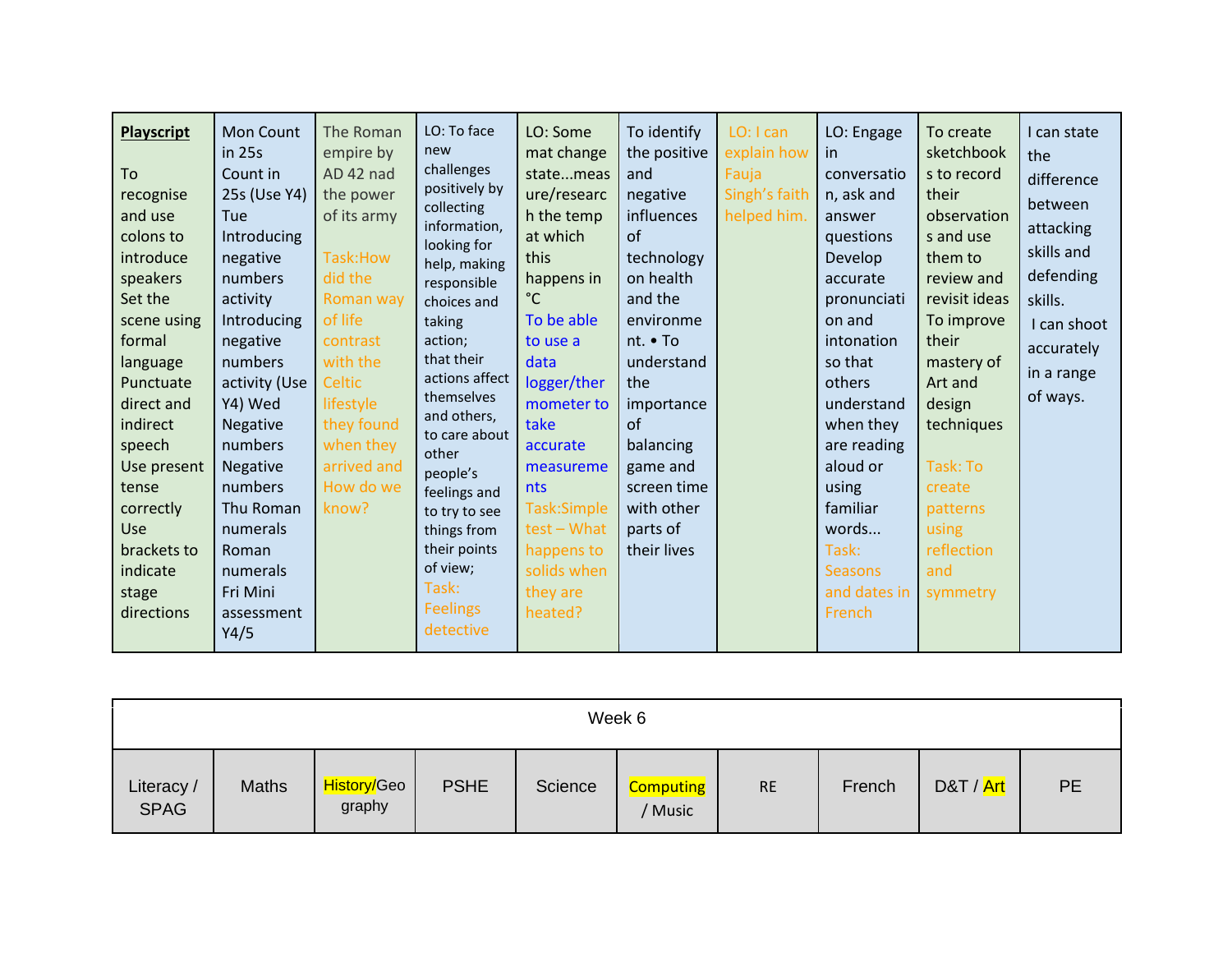| <b>Diary</b><br><b>Writing</b><br>To draw on<br>reading and<br>research;<br>To adopt,<br>create and<br>sustain a<br>role; To<br>identify an<br>audience<br>and<br>purpose of<br>writing and<br>select an<br>appropriate<br>form; To<br>learn<br>conventions<br>of different<br>types of<br>writing and<br>use the first<br>person. | Mon Add and<br>subtract 1s,<br>10s, 100s and<br>1,000s<br>Tue Add two<br>4-digit<br>numbers - no<br>exchange<br>Wed Add two<br>3-digit<br>$numbers -$<br>crossing 10 or<br>100 Add two<br>4-dig numbers<br>- 1 exchange<br>Thu Add two<br>4-digit<br>numbers - one<br>exchange Add<br>two 4-digit<br>numbers -<br>more than one<br>exchange Fri<br>Add two 4-<br>digit nos -<br>more than one<br>exchange Add<br>whole<br>numbers with<br>more than 4<br>digits | <b>British</b><br>Resistance<br>Task: How<br>can we<br>solve the<br>mystery of<br>why this<br>great<br>empire<br>came to an<br>end | LO: To face<br>new<br>challenges<br>positively by<br>collecting<br>information,<br>looking for<br>help,<br>making<br>responsible<br>choices and<br>taking<br>action;<br>Task:<br><b>Strategies</b><br>for calming<br>down | LO: To be<br>able to<br>provide a<br>written<br>explanation<br>Task:<br>Simple test<br>- Can we<br>change the<br>state of<br>wax? | LO: Use<br>technology<br>safely<br>respectfully<br>and<br>responsibili<br>ty<br>Task:Create<br>a<br>promotiona<br>I poster that<br>highlights<br>the<br>importance<br>of Online<br>safety | Task: I can<br>discuss<br>what<br>inspiration<br>means. | LO:Present<br>ideas and<br>info orally<br>to a range<br>of<br>audiences<br><b>Broaden</b><br>voca and<br>develop<br>ability to<br>understand<br>new words<br>that are<br>introduced<br>into familiar<br>written<br>material<br>Task:<br>Celebrating<br>a French<br>birthday | To create<br>sketchboo<br>ks to<br>record<br>their<br>observatio<br>ns and use<br>them to<br>review and<br>revisit<br>ideas<br>To<br>improve<br>their<br>mastery of<br>Art and<br>design<br>techniques<br>Task:<br>Flower of<br>life | $l$ can<br>identify the<br>different<br>positions in<br>netball and<br>the<br>different<br>areas<br>players can<br>be in. |
|------------------------------------------------------------------------------------------------------------------------------------------------------------------------------------------------------------------------------------------------------------------------------------------------------------------------------------|-----------------------------------------------------------------------------------------------------------------------------------------------------------------------------------------------------------------------------------------------------------------------------------------------------------------------------------------------------------------------------------------------------------------------------------------------------------------|------------------------------------------------------------------------------------------------------------------------------------|---------------------------------------------------------------------------------------------------------------------------------------------------------------------------------------------------------------------------|-----------------------------------------------------------------------------------------------------------------------------------|-------------------------------------------------------------------------------------------------------------------------------------------------------------------------------------------|---------------------------------------------------------|-----------------------------------------------------------------------------------------------------------------------------------------------------------------------------------------------------------------------------------------------------------------------------|--------------------------------------------------------------------------------------------------------------------------------------------------------------------------------------------------------------------------------------|---------------------------------------------------------------------------------------------------------------------------|
|------------------------------------------------------------------------------------------------------------------------------------------------------------------------------------------------------------------------------------------------------------------------------------------------------------------------------------|-----------------------------------------------------------------------------------------------------------------------------------------------------------------------------------------------------------------------------------------------------------------------------------------------------------------------------------------------------------------------------------------------------------------------------------------------------------------|------------------------------------------------------------------------------------------------------------------------------------|---------------------------------------------------------------------------------------------------------------------------------------------------------------------------------------------------------------------------|-----------------------------------------------------------------------------------------------------------------------------------|-------------------------------------------------------------------------------------------------------------------------------------------------------------------------------------------|---------------------------------------------------------|-----------------------------------------------------------------------------------------------------------------------------------------------------------------------------------------------------------------------------------------------------------------------------|--------------------------------------------------------------------------------------------------------------------------------------------------------------------------------------------------------------------------------------|---------------------------------------------------------------------------------------------------------------------------|

|                           | Week 7       |                                   |             |         |                             |           |        |           |    |  |  |  |
|---------------------------|--------------|-----------------------------------|-------------|---------|-----------------------------|-----------|--------|-----------|----|--|--|--|
| Literacy /<br><b>SPAG</b> | <b>Maths</b> | History<br><mark>Geography</mark> | <b>PSHE</b> | Science | <b>Computing</b><br>' Music | <b>RE</b> | French | D&T / Art | PE |  |  |  |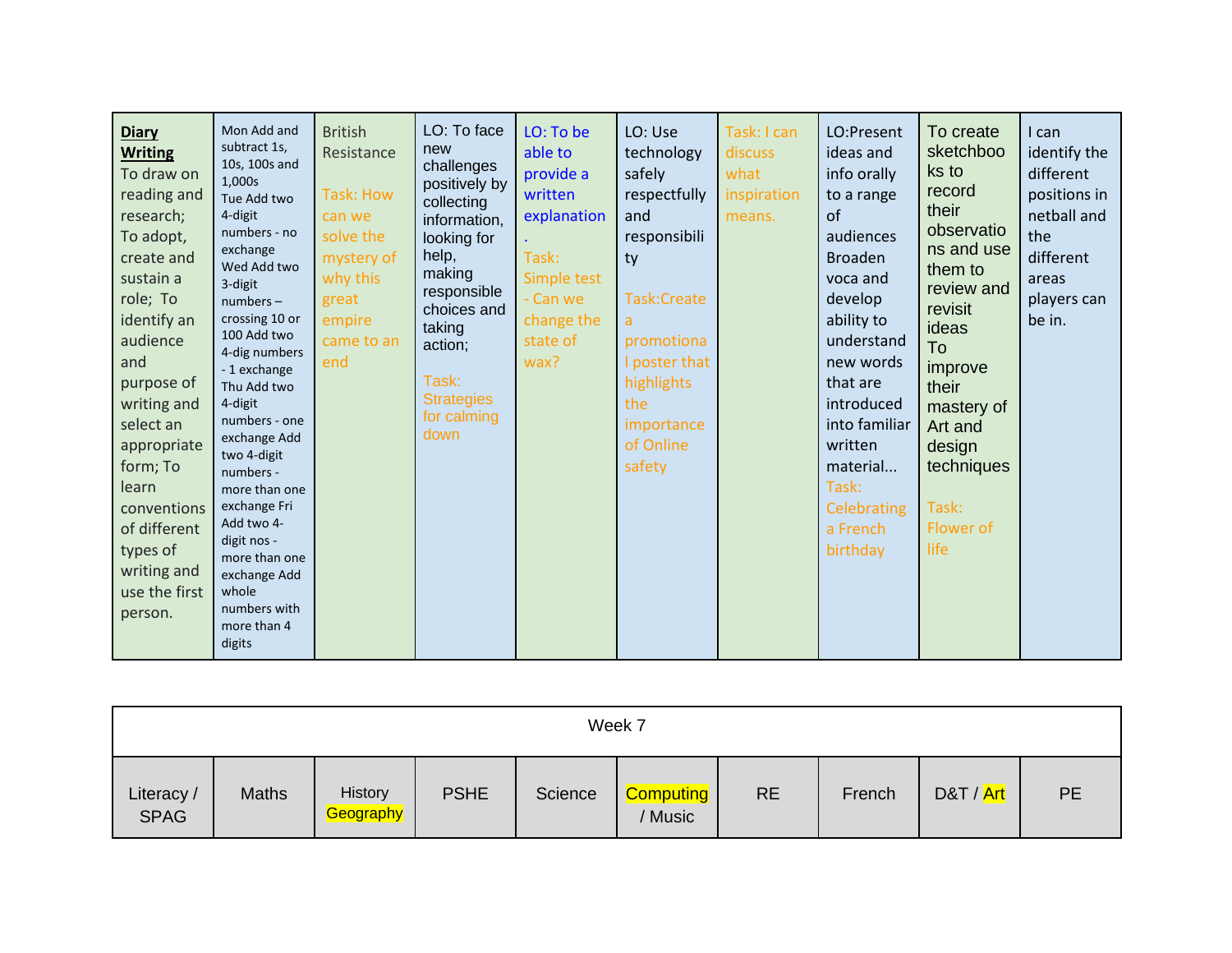|                                                                                                                                                                                                                                                                                                                              | <b>Class Assembly Week</b>                                                                                                                                                                                                                                                                                             |                                                                                                                                                                                           |                                                                                                                                                                                                                                                                                 |                                                                                                                                                                                                                              |                                                                                                                                                                                            |                                                                 |                                                |                                                                                                                              |                                                                                                                                                                                              |  |  |  |
|------------------------------------------------------------------------------------------------------------------------------------------------------------------------------------------------------------------------------------------------------------------------------------------------------------------------------|------------------------------------------------------------------------------------------------------------------------------------------------------------------------------------------------------------------------------------------------------------------------------------------------------------------------|-------------------------------------------------------------------------------------------------------------------------------------------------------------------------------------------|---------------------------------------------------------------------------------------------------------------------------------------------------------------------------------------------------------------------------------------------------------------------------------|------------------------------------------------------------------------------------------------------------------------------------------------------------------------------------------------------------------------------|--------------------------------------------------------------------------------------------------------------------------------------------------------------------------------------------|-----------------------------------------------------------------|------------------------------------------------|------------------------------------------------------------------------------------------------------------------------------|----------------------------------------------------------------------------------------------------------------------------------------------------------------------------------------------|--|--|--|
| <b>Diary</b><br><b>Writing To</b><br>draw on<br>reading and<br>research; To<br>adopt, create<br>and sustain a<br>role; To<br>identify an<br>audience and<br>purpose of<br>writing and<br>select an<br>appropriate<br>form; To<br>learn<br>conventions<br>of different<br>types of<br>writing and<br>use the first<br>person. | Mon<br>Subtract two<br>4-digit<br>numbers - no<br>exchange)<br><b>Tue Subtract</b><br>a 3-digit<br>number from<br>a 3-digit<br>number -<br>exchange<br>Wed<br>Subtract two<br>4-digit<br>numbers -<br>one<br>exchange<br>Thu Subtract<br>two 4-digit<br>numbers -<br>more than 1<br>exchange Fri<br>Consolidatio<br>n. | Romanisati<br>on of<br>Britain:<br>Task: How<br>much of our<br>lives today<br>can possibly<br>be<br><b>influenced</b><br>by the<br><b>Romans</b><br>who lived<br>here 2,000<br>years ago? | LO: That<br>there are<br>different<br>kinds of<br>responsibiliti<br>es, rights and<br>duties at<br>home, at<br>school and in<br>the<br>community,<br>and that<br>these can<br>sometimes<br>conflict with<br>each other;<br><b>Task: Recap</b><br>rights and<br>responsibilities | LO: Some<br>mat change<br>statemeas<br>ure/researc<br>h the temp<br>at which<br>this<br>happens in<br>$^{\circ}$ C<br>To be able<br>to set up a<br>simple<br>test.<br>Task:<br>Simple test<br>- Do all<br>liquids<br>freeze? | LO: Use<br>technology<br>safely<br>respectfully<br>and<br>responsibili<br>ty<br>Task:<br>Create a<br>promotiona<br>I poster that<br>highlights<br>the<br>importance<br>of Online<br>safety | Task: I can<br>examine<br>the role of<br>beliefs in<br>my life. | <b>Class</b><br><b>Assembly</b><br><b>Week</b> | $LO:$ to<br>improve<br>their<br>mastery of<br>art and<br>design<br>techniques,<br><b>Task: Make</b><br>props for<br>assembly | I can<br>practise a<br>throw in<br>from the<br>side line.<br>I can shoot<br>accurately<br>in a range<br>of ways<br>I can play a<br>game of<br>netball<br>incorporati<br>ng all the<br>rules. |  |  |  |

|                           | Autumn 2: Week 1 |                      |             |         |                                   |           |        |           |           |  |  |  |
|---------------------------|------------------|----------------------|-------------|---------|-----------------------------------|-----------|--------|-----------|-----------|--|--|--|
| Literacy /<br><b>SPAG</b> | <b>Maths</b>     | History<br>Geography | <b>PSHE</b> | Science | Computing<br><mark>' Music</mark> | <b>RE</b> | French | D&T / Art | <b>PE</b> |  |  |  |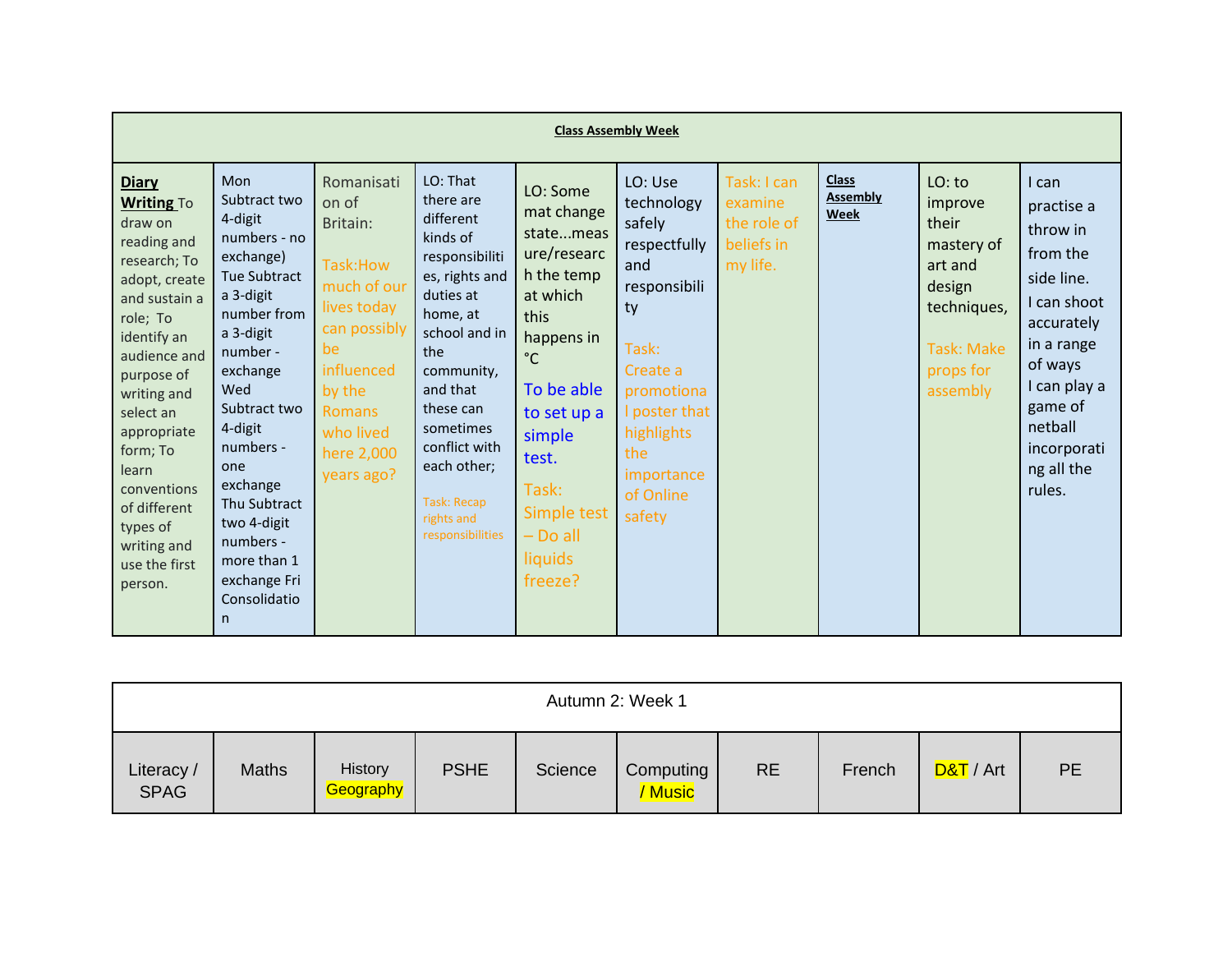| <b>Non</b><br>chronolog<br><b>ical</b><br>report<br>To draw<br>together<br>ideas and<br>informati<br>on from<br>across a<br>whole<br>text,<br>To explain<br>organisati<br>onal<br>features<br>of texts,<br>To explain<br>their<br>reactions<br>to texts,. | Mon:Efficie<br>nt<br>Subtraction<br>Multi-step +<br>$and -$<br>problems<br>Tue<br><b>Estimate</b><br>answers<br>Round to<br>estimate<br>and<br>approximat<br>e Wed<br><b>Checking</b><br>strategies<br>Inverse<br>operations<br>(addition<br>and<br>subtraction)<br><b>Thu Mini-</b><br>asses Fri<br>Multiply by<br>10 | LO: To be<br>able to<br>locate cities<br>from the<br>United<br>Kingdom<br>Task: Map<br>of UK | LO: I know<br>we learn in<br>different<br>ways and<br>say some of<br>your<br>strengths as<br>a learner.<br>Task: What<br>kind of<br>learner am I | LO: Some<br>mat change<br>statemeas<br>ure/researc<br>h the temp<br>at which<br>this<br>happens in<br>$^{\circ}$ C<br>WS LO: To<br>be able to<br>set up a fair<br>test.<br>Task:<br>Illustrative<br>fair test<br>investigatio<br>$n - 'Will$ the<br>location of<br>a puddle<br>affect how<br>well it<br>evaporates<br>? | Play and<br>perform in<br>solo and<br>ensemble<br>contexts,<br>using their<br>voices with<br>increasing<br>accuracy,<br>fluency,<br>control and<br>expression<br>Listen with<br>attention to<br>detail and<br>recall<br>sounds with<br>increasing<br>aural<br>memory<br>Task: To sing<br>in tune and<br>in time | I can<br>explain who<br>founded<br>Christianity<br>and where<br>it was<br>founded. • I<br>can<br>describe<br>who Jesus<br>was and his<br>importance<br>to<br>Christians. •<br>I can locate<br>Israel on a<br>map | LO: Listen<br>attentively<br>to spoken<br>language<br>and show<br>understanin<br>g<br><b>Explore the</b><br>patterns<br>and sounds<br>of language<br>through<br>songs/rhym<br>es link the<br>spelling,<br>sound and<br>meaning of<br>words<br>Task:<br>French<br>Weather<br>phases | LO:<br>Investigate<br>and analyse<br>a range of<br>existing<br>products<br>Understand<br>and use<br>electrical<br>systems in<br>their<br>products<br>[for<br>example,<br>series<br>circuits<br>Task: To<br>learn about<br>Electrical<br>items and<br>how they<br>work | To perform<br>balances<br>with control<br>To practise<br>and refine<br>their<br>performanc<br>e<br>To describe<br>their own<br>and others'<br>work, |
|-----------------------------------------------------------------------------------------------------------------------------------------------------------------------------------------------------------------------------------------------------------|------------------------------------------------------------------------------------------------------------------------------------------------------------------------------------------------------------------------------------------------------------------------------------------------------------------------|----------------------------------------------------------------------------------------------|--------------------------------------------------------------------------------------------------------------------------------------------------|-------------------------------------------------------------------------------------------------------------------------------------------------------------------------------------------------------------------------------------------------------------------------------------------------------------------------|-----------------------------------------------------------------------------------------------------------------------------------------------------------------------------------------------------------------------------------------------------------------------------------------------------------------|------------------------------------------------------------------------------------------------------------------------------------------------------------------------------------------------------------------|------------------------------------------------------------------------------------------------------------------------------------------------------------------------------------------------------------------------------------------------------------------------------------|-----------------------------------------------------------------------------------------------------------------------------------------------------------------------------------------------------------------------------------------------------------------------|-----------------------------------------------------------------------------------------------------------------------------------------------------|
|-----------------------------------------------------------------------------------------------------------------------------------------------------------------------------------------------------------------------------------------------------------|------------------------------------------------------------------------------------------------------------------------------------------------------------------------------------------------------------------------------------------------------------------------------------------------------------------------|----------------------------------------------------------------------------------------------|--------------------------------------------------------------------------------------------------------------------------------------------------|-------------------------------------------------------------------------------------------------------------------------------------------------------------------------------------------------------------------------------------------------------------------------------------------------------------------------|-----------------------------------------------------------------------------------------------------------------------------------------------------------------------------------------------------------------------------------------------------------------------------------------------------------------|------------------------------------------------------------------------------------------------------------------------------------------------------------------------------------------------------------------|------------------------------------------------------------------------------------------------------------------------------------------------------------------------------------------------------------------------------------------------------------------------------------|-----------------------------------------------------------------------------------------------------------------------------------------------------------------------------------------------------------------------------------------------------------------------|-----------------------------------------------------------------------------------------------------------------------------------------------------|

| Autumn 2: Week 2 |              |           |             |         |           |           |        |           |    |  |  |
|------------------|--------------|-----------|-------------|---------|-----------|-----------|--------|-----------|----|--|--|
| Literacy /       | <b>Maths</b> | History / | <b>PSHE</b> | Science | Computing | <b>RE</b> | French | D&T / Art | PE |  |  |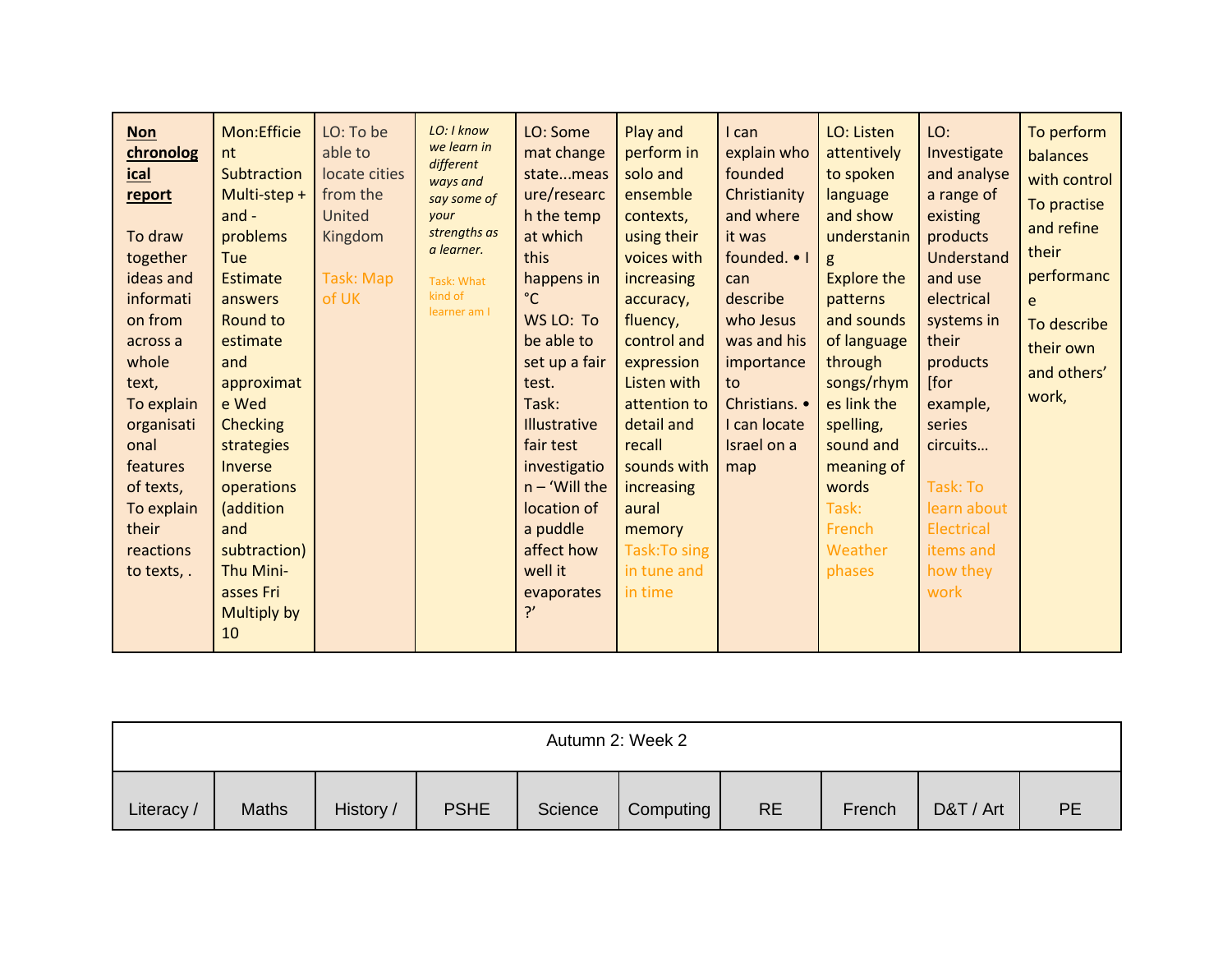| <b>SPAG</b>                                                                                                                                                                                                                 |                                                                                                                                                                                                                                                                                                                          | Geography                                                                    |                                                                                                                                                                                                                                                                         |                                                                                                                                                                                                                                                                                              | / Music                                                                                                                                                                                                                                                         |                                                                                                                                                                                                                                                                    |                                                                                                                                                                                                                                              |                                                                                                                                                                                                                                                                                                      |                                                                                                                                                                                                      |
|-----------------------------------------------------------------------------------------------------------------------------------------------------------------------------------------------------------------------------|--------------------------------------------------------------------------------------------------------------------------------------------------------------------------------------------------------------------------------------------------------------------------------------------------------------------------|------------------------------------------------------------------------------|-------------------------------------------------------------------------------------------------------------------------------------------------------------------------------------------------------------------------------------------------------------------------|----------------------------------------------------------------------------------------------------------------------------------------------------------------------------------------------------------------------------------------------------------------------------------------------|-----------------------------------------------------------------------------------------------------------------------------------------------------------------------------------------------------------------------------------------------------------------|--------------------------------------------------------------------------------------------------------------------------------------------------------------------------------------------------------------------------------------------------------------------|----------------------------------------------------------------------------------------------------------------------------------------------------------------------------------------------------------------------------------------------|------------------------------------------------------------------------------------------------------------------------------------------------------------------------------------------------------------------------------------------------------------------------------------------------------|------------------------------------------------------------------------------------------------------------------------------------------------------------------------------------------------------|
| <b>Non</b><br><b>Chronologic</b><br>al report<br>To explain<br>ideas and<br>processes<br>using<br>imaginative<br>and<br>adventurou<br>S.<br>vocabulary<br>and non-<br>verbal<br>gestures to<br>support<br>communica<br>tion | Mon<br><b>Multiply by</b><br>100<br><b>Multiply by</b><br><b>100 Tue</b><br>Multiply by<br>$1$ and $0$<br><b>Multiply by</b><br>10, 100 and<br>1,000 Wed<br>Divide by 10<br>Divide by 10<br><b>Thu Divide</b><br>by 100<br>Divide by<br><b>100 Fri</b><br>Divide by 1<br>and itself<br>Divide by<br>10, 100 and<br>1,000 | LO: To be<br>able to<br>locate<br>countries<br>from the<br>United<br>Kingdom | I can set a<br>goal and<br>make my<br>own success<br>criteria to<br>know<br>whether I<br>have<br>reached my<br>goal. I can<br>break down<br>a goal into<br>a number of<br>steps and<br>wait for the<br>result.<br>Task: My<br>class goal<br>and my<br>personal<br>goals | identify the<br>part played<br>by<br>evaporation<br>condensatio<br>n in water<br>cycle,<br>associate<br>the rate of<br>evaporation<br>with temp<br>use<br>straightfor<br>ward<br>evidence to<br>answer Qs<br>/support<br>findings.<br><b>Task: Model</b><br>$-What is$<br>the water<br>cycle | LO: Play<br>and<br>perform in<br>solo and<br>ensemble<br>contexts,<br>using their<br>voices (and<br>playing<br>instruments<br>) with<br>increasing<br>accuracy,<br>fluency,<br>control and<br>expression<br><b>Task: To</b><br>understand<br>what a<br>motif is | I can<br>explain the<br>main beliefs<br>of<br>Christianity.<br>• I can give<br>an example<br>to show my<br>understandi<br>ng of the<br>trinity. • I<br>can create a<br>drama<br>scene to<br>show my<br>understandi<br>ng of one of<br>the Ten<br>Commandm<br>ents. | <b>LO: Present</b><br>ideas and<br>informatio<br>n orally to<br>a range of<br>audiences<br>Speak in<br>sentences,<br>using<br>familiar<br>vocabulary,<br>phrases<br>and basic<br>language<br>structures<br>Task:<br>French<br>weather<br>rap | LO:Generat<br>e, develop,<br>model and<br>communica<br>te their<br>ideas<br>through<br>discussion,<br>annotated<br>sketches,<br>cross-<br>sectional<br>and<br>exploded<br>diagrams,<br>prototypes,<br>pattern<br>pieces and<br>computer-<br>aided<br>design<br>Task:<br><b>Evaluating</b><br>torches | To develop<br>the range of<br>actions,<br>body<br>shapes and<br>balances<br>they include<br>in a<br>performanc<br>e<br>To use<br>compositio<br>nal devices<br>when<br>creating<br>their<br>sequences |

Autumn 2: Week 3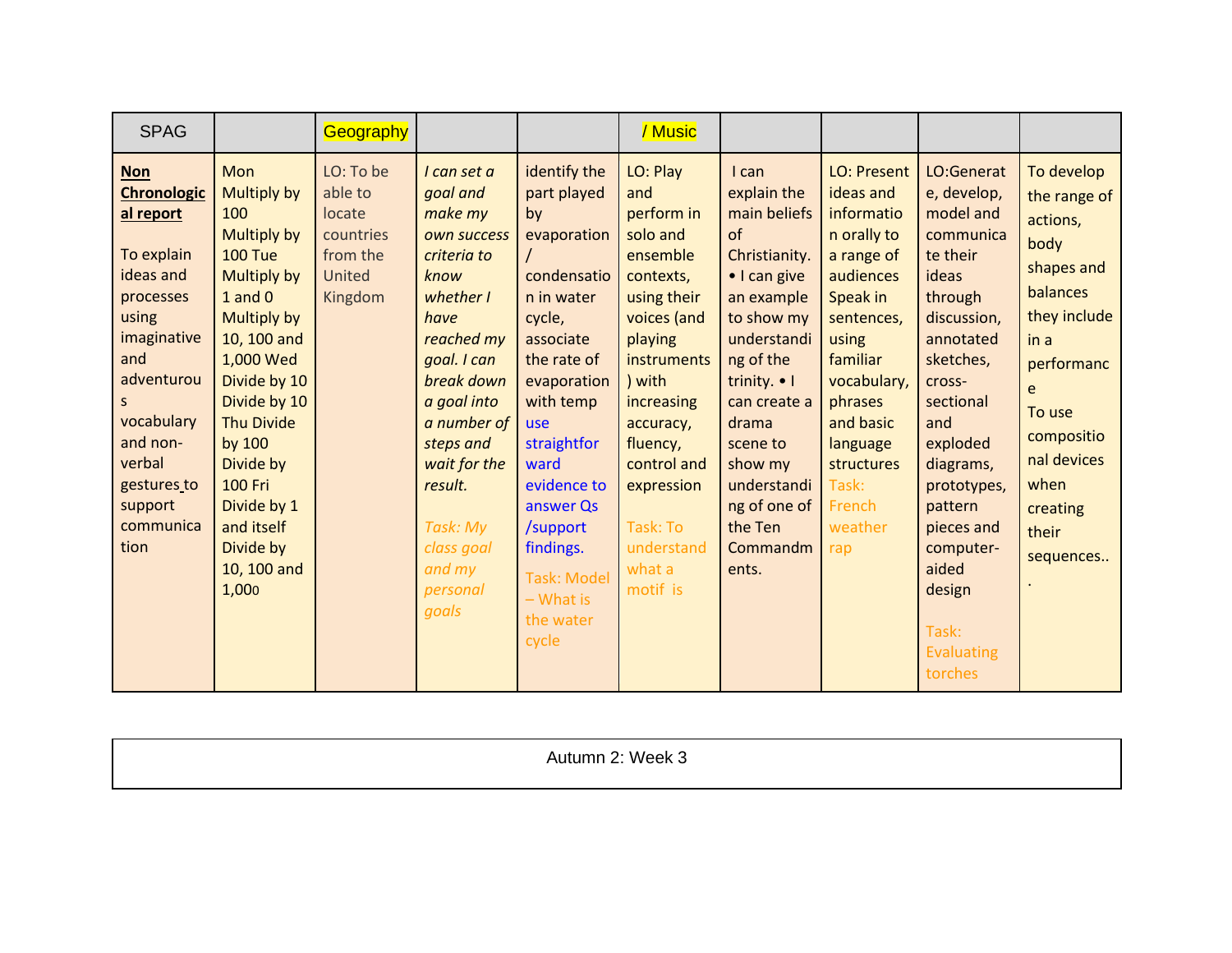| Literacy /<br><b>SPAG</b>                                                                                                                                                                                     | <b>Maths</b>                                                                                                                                                                                                                                                                                                                                                                        | History<br>Geography                                                                                                                                      | <b>PSHE</b>                                                                                                                                                                                                                                                                                                                                 | Science                                                                                                | Computing<br>/ Music                                                                                                                                                                                                                                    | <b>RE</b>                                                                                                                                                                                                                                | French                                                                                                                                                                                                                                                                         | D&T / Art                                                                                                                                                                                                                                                                  | PE                                                                                                                                                                                                                                                                                  |
|---------------------------------------------------------------------------------------------------------------------------------------------------------------------------------------------------------------|-------------------------------------------------------------------------------------------------------------------------------------------------------------------------------------------------------------------------------------------------------------------------------------------------------------------------------------------------------------------------------------|-----------------------------------------------------------------------------------------------------------------------------------------------------------|---------------------------------------------------------------------------------------------------------------------------------------------------------------------------------------------------------------------------------------------------------------------------------------------------------------------------------------------|--------------------------------------------------------------------------------------------------------|---------------------------------------------------------------------------------------------------------------------------------------------------------------------------------------------------------------------------------------------------------|------------------------------------------------------------------------------------------------------------------------------------------------------------------------------------------------------------------------------------------|--------------------------------------------------------------------------------------------------------------------------------------------------------------------------------------------------------------------------------------------------------------------------------|----------------------------------------------------------------------------------------------------------------------------------------------------------------------------------------------------------------------------------------------------------------------------|-------------------------------------------------------------------------------------------------------------------------------------------------------------------------------------------------------------------------------------------------------------------------------------|
| <b>Story</b><br>To build a<br>varied and<br>rich<br>vocabulary<br>through the<br>use of<br>synonyms<br>To use<br>adverbials<br>to show<br>time, place<br>and<br>manner,<br>including<br>fronted<br>adverbials | <b>Mon Factor</b><br><b>Pairs</b><br><b>Factors Tue</b><br><b>Multiply</b><br>and divide<br>by <sub>3</sub><br>Common<br>factors Wed<br>The 3<br>times-table<br><b>Multiples</b><br>Thu<br><b>Multiply</b><br>and divide<br>by <sub>6</sub><br><b>Multiples of</b><br>10, 100 and<br>1,000 Fri 6<br>times-table<br>and division<br>facts<br>Consolidate<br>factors and<br>multiples | To identify<br>the physical<br>features of<br>the UK<br>Task:<br>Identify<br>rivers<br>Identify<br>different<br>terrains<br>Identify<br>different<br>seas | LO: I can<br>identify<br>advantages<br>and<br>disadvantages<br>of the<br>solutions or<br>goals I set<br>myself. I can<br>foresee<br>obstacles and<br>plan to<br>overcome<br>them when I<br>am setting<br>goals. I can<br>manage<br>frustration by<br>using a<br>number of<br>strategies.<br>Task:<br><b>Strategies for</b><br>keeping goals | Electricity<br>LO: To be<br>able to<br>identify<br>common<br>appliances<br>that run on<br>electricity. | LO:<br>Improvise<br>and<br>compose<br>music for a<br>range of<br>purposes<br>using the<br>interrelated<br>dimensions<br>of music<br>Understand<br>and use<br>staff and<br>other<br>musical<br>notations<br>Task: To<br>compose<br>and notate<br>a motif | I can<br>identify<br>Christian<br>special<br>places and<br>explain why<br>they are<br>special. • I<br>can name<br>Christian<br>special<br>places from<br>a picture. •<br>I can<br>explain why<br>places are<br>special to<br>Christians. | LO: Engage<br>in.<br>conversatio<br>ns; ask and<br>answer<br>questions;<br>seek<br>clarification<br>and help<br>Speak in<br>sentences,<br>using<br>familiar<br>vocabulary,<br>phrases and<br>basic<br>language<br>structures<br>Task:<br><b>Compass</b><br>points in<br>French | LO: Use<br>research<br>and<br>develop<br>design<br>criteria to<br>inform the<br>design of<br>innovative,<br>functional,<br>appealing<br>products<br>that are fit<br>for<br>purpose,<br>aimed at<br>particular<br>individuals<br>or groups<br>Task: To<br>design a<br>torch | LO: To<br>perform<br>skills and<br>actions<br>more<br>accurately<br>and<br>consistently<br>To describe<br>their own<br>and others'<br>work,<br>making<br>simple<br>judgements<br>about the<br>quality of<br>performanc<br>es and<br>suggesting<br>ways they<br>could be<br>improved |

| $\cdots$ Wook $\prime$<br>$\cdots$<br>$\ldots$ $\sim$ |
|-------------------------------------------------------|
|                                                       |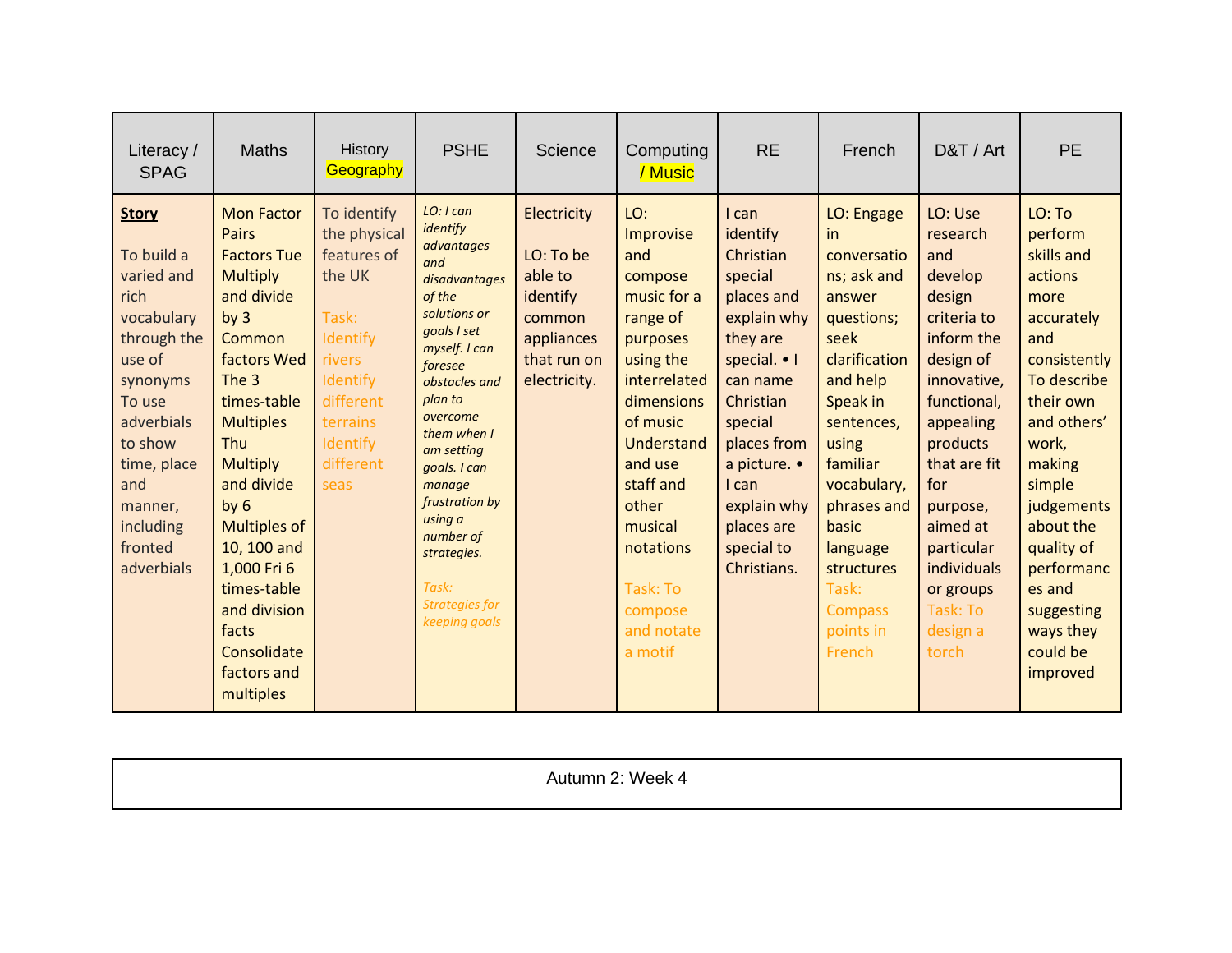| Literacy /<br><b>SPAG</b>                                                                                                                                                                                                                | <b>Maths</b>                                                                                                                                                                                                                                                                                                                 | History<br>Geography                                                                                                                            | <b>PSHE</b>                                                                                                                                                                                                                                                                                                   | Science                                                                                                                                                                                                                                                                                      | Computing<br>/ Music                                                                                                                                                                                                                                                            | <b>RE</b>                                                                                                                                                                                                                                                                                                         | French                                                                                                                                                                                                                                                                   | D&T / Art                                                                                                                                                                                                                                                                                                                                 | <b>PE</b>                                                                                                                                   |
|------------------------------------------------------------------------------------------------------------------------------------------------------------------------------------------------------------------------------------------|------------------------------------------------------------------------------------------------------------------------------------------------------------------------------------------------------------------------------------------------------------------------------------------------------------------------------|-------------------------------------------------------------------------------------------------------------------------------------------------|---------------------------------------------------------------------------------------------------------------------------------------------------------------------------------------------------------------------------------------------------------------------------------------------------------------|----------------------------------------------------------------------------------------------------------------------------------------------------------------------------------------------------------------------------------------------------------------------------------------------|---------------------------------------------------------------------------------------------------------------------------------------------------------------------------------------------------------------------------------------------------------------------------------|-------------------------------------------------------------------------------------------------------------------------------------------------------------------------------------------------------------------------------------------------------------------------------------------------------------------|--------------------------------------------------------------------------------------------------------------------------------------------------------------------------------------------------------------------------------------------------------------------------|-------------------------------------------------------------------------------------------------------------------------------------------------------------------------------------------------------------------------------------------------------------------------------------------------------------------------------------------|---------------------------------------------------------------------------------------------------------------------------------------------|
| <b>Story</b><br>Using a<br>consistent<br>tense<br><b>Using</b><br>adverbs<br>Modifying<br>nouns to<br>create<br>expanded<br>noun<br>phrases<br>Punctuating<br>direct<br>speech<br><b>Using</b><br>pronouns<br><b>Standard</b><br>English | <b>Mon</b><br><b>Multiply</b><br>and divide<br>by 9 Prime<br>numbers<br>activity Tue<br>9 times-<br>table and<br>division<br>facts Prime<br>numbers<br>Wed<br><b>Multiply</b><br>and divide<br>by 7 Square<br>numbers<br>Thu <sub>7</sub><br>times-table<br>and division<br>facts Cube<br>numbers Fri<br>Mini-<br>assessment | To be able<br>to identify<br>the human<br>geographica<br>I features of<br>the United<br>Kingdom.<br>Task:<br>Identify<br>different<br>land uses | I can<br>predict the<br>consequence<br>s of my<br>actions/<br>solutions or<br>goals for<br>myself,<br>other<br><i>individuals</i><br>or groups. I<br>know that I<br>am<br>responsible<br>for my own<br>learning and<br>behaviour.<br>Task: my<br>responsibility'<br>and 'someone<br>else's<br>responsibility' | LO:<br>construct a<br>simple<br>series<br>electrical<br>circuit,<br>identifying<br>and naming<br>its basic<br>parts,<br>identify<br>whether or<br>not a lamp<br>will light in<br>a simple<br>series<br>set up a<br>simple<br>practical<br>enquiry.<br>use results<br>to make<br>predictions. | LO:<br>Improvise<br>and<br>compose<br>music for a<br>range of<br>purposes<br>using the<br>interrelated<br>dimensions<br>of music<br><b>Understand</b><br>and use<br>staff and<br>other<br>musical<br>notations<br>Task: To<br>develop<br>and<br>transpose a<br>musical<br>motif | I can name<br>and explain<br>the main<br>Christian<br>festivals. • I<br>can explain<br>what<br>happened<br>when Jesus<br>was in the<br>desert and<br>how this is<br>marked by<br><b>Christians</b><br>today. • I<br>can explain<br>how the<br>main<br>Christian<br>festivals are<br>connected<br>to each<br>other | LO: Read<br>carefully<br>and show<br>understandi<br>ng of<br>words,<br>phrases and<br>simple<br>writing<br>Speak in<br>sentences,<br>using<br>familiar<br>vocabulary,<br>phrases and<br>basic<br>language<br><b>structures</b><br>Task: The<br>Temperatur<br>e in France | LO:Select,<br>and use a<br>wider range<br>of<br>tools/equip<br>ment to<br>perform<br>practical<br>tasks<br>use a wider<br>range of<br>materials/<br>component<br>s, inc'<br>constructio<br>n materials,<br>textiles/ingr<br>edients,<br>according<br>to their<br>functional<br>properties<br>and<br>qualitiesTas<br>k: To make<br>a torch | To use<br>compositio<br>nal devices<br>when<br>creating<br>their<br>sequences,<br>such as<br>changes in<br>speed, level<br>and<br>direction |

Autumn 2: Week 5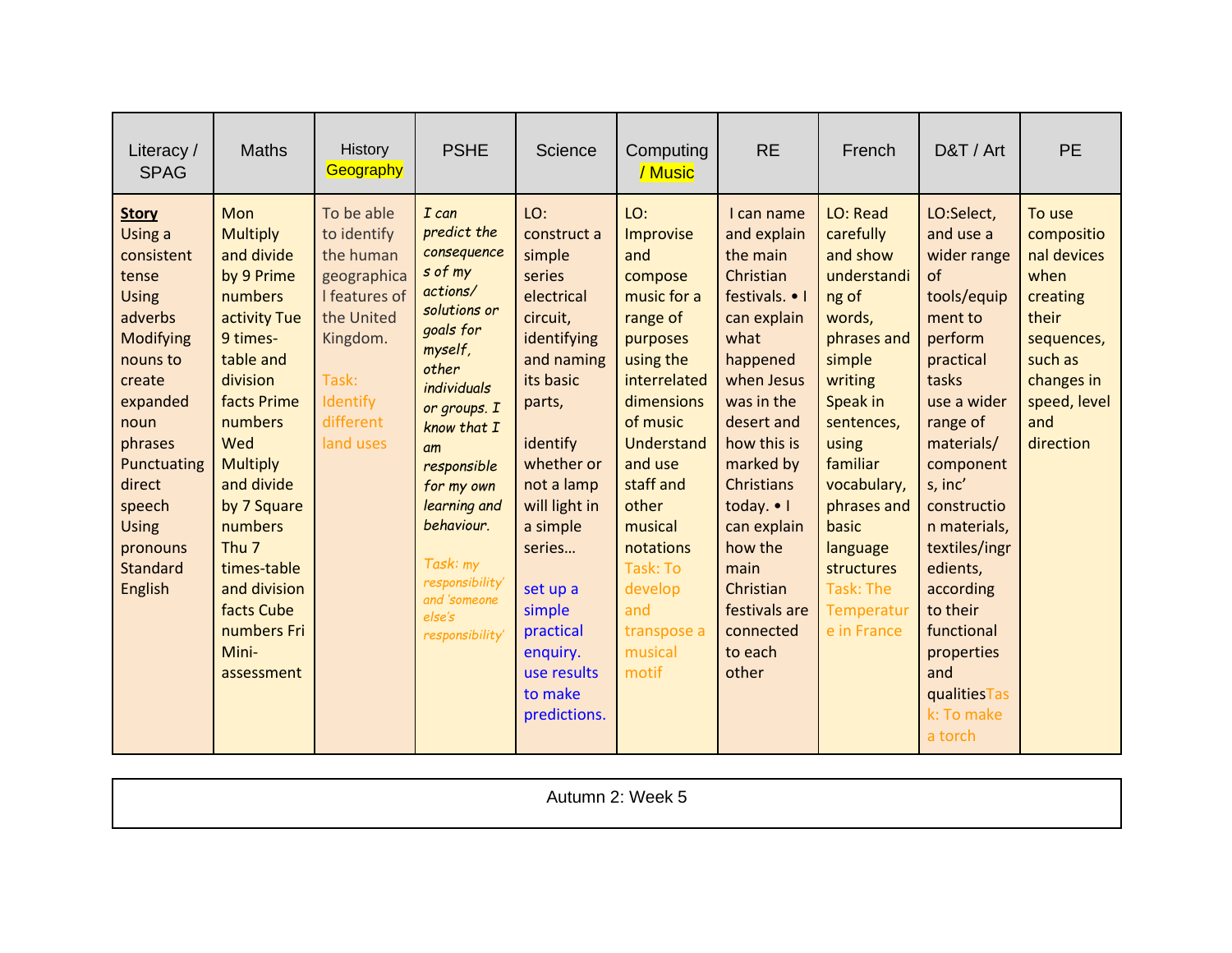| Literacy /<br><b>SPAG</b>                                                                                                                                                                                                         | <b>Maths</b>                                                                                                                                                                                                                                                                                                                   | History<br>Geography                                                                                                                                                               | <b>PSHE</b>                                                                                                                                                                                                                                                                                                     | Science                                                                                                                             | Computing<br>/ Music                                                                                                                                                                                                                                                                                              | <b>RE</b>                                                                                                                                                                                                                                           | French                                                                                                                                                                                                                                   | D&T / Art                                                                                                                                                                                                                                                                                                                              | <b>PE</b>                                                                                                                                                                                               |
|-----------------------------------------------------------------------------------------------------------------------------------------------------------------------------------------------------------------------------------|--------------------------------------------------------------------------------------------------------------------------------------------------------------------------------------------------------------------------------------------------------------------------------------------------------------------------------|------------------------------------------------------------------------------------------------------------------------------------------------------------------------------------|-----------------------------------------------------------------------------------------------------------------------------------------------------------------------------------------------------------------------------------------------------------------------------------------------------------------|-------------------------------------------------------------------------------------------------------------------------------------|-------------------------------------------------------------------------------------------------------------------------------------------------------------------------------------------------------------------------------------------------------------------------------------------------------------------|-----------------------------------------------------------------------------------------------------------------------------------------------------------------------------------------------------------------------------------------------------|------------------------------------------------------------------------------------------------------------------------------------------------------------------------------------------------------------------------------------------|----------------------------------------------------------------------------------------------------------------------------------------------------------------------------------------------------------------------------------------------------------------------------------------------------------------------------------------|---------------------------------------------------------------------------------------------------------------------------------------------------------------------------------------------------------|
| <b>Story</b><br>Using a<br>consistent<br>tense<br><b>Using</b><br>adverbs<br>Modifying<br>nouns to<br>create<br>expanded<br>noun<br>phrases<br>Punctuating<br>direct<br>speech<br><b>Using</b><br>pronouns<br>Standard<br>English | <b>Mon</b><br>Equivalent<br>lengths - m<br>and cm<br>Equivalent<br>lengths - m<br>and cm (Use<br>Y4) Tue<br>Equivalent<br>lengths - mm<br>and cm<br>Equivalent<br>lengths - mm<br>and cm (Use<br>Y4) Wed<br><b>Kilometres</b><br><b>Kilometres</b><br>(Use Y4) Thu<br><b>Measure</b><br>perimeterFri<br>Perimeter on a<br>grid | LO: To<br>locate<br>countries in<br>Europe<br><b>Task: Find</b><br>countries<br>on a map<br>Locate<br>these on a<br>blank map<br>Identify<br>capital<br>cities within<br>a country | LO: I can<br>predict the<br>consequenc<br>es of my<br>actions/<br>solutions or<br>goals for<br>myself,<br>other<br>individuals<br>or groups. I<br>can make a<br>choice<br>about what<br>to do based<br>upon my<br>predictions<br>of the likely<br>consequence<br>s.<br>Task: Brave and<br><b>Unwise Choices</b> | LO:<br>identifying<br>and name a<br>circuits<br>basic parts,<br>including<br>cells, wires,<br>bulbs,<br>switches<br>and<br>buzzers. | LO: Play<br>and<br>perform in<br>solo and<br>ensemble<br>contexts,<br>using their<br>voices (and<br>playing<br><b>instruments</b><br>) with<br>increasing<br>accuracy,<br>fluency,<br>control and<br>expression<br><b>Task: To</b><br>combine<br>and<br>perform<br>different<br>versions of<br>a musical<br>motif | understand<br>how the<br><b>Bible is</b><br>organised<br>and can<br>navigate my<br>way around<br>it. • I can<br>explain<br>what the<br><b>Bible is and</b><br>the two key<br>sections. • I<br>can locate<br>key<br>passages<br>within the<br>Bible. | <b>Broaden</b><br>their<br>vocabulary<br>and<br>develop<br>their ability<br>to<br>understand<br>new words<br>that are<br>introduced<br>into familiar<br>written<br>material<br>Task: To<br>understand<br>the water<br>cycle in<br>French | Select, and<br>use a wider<br>range of<br>tools/equip<br>ment to<br>perform<br>practical<br>tasks<br>use a wider<br>range of<br>materials/<br>component<br>s, inc'<br>constructio<br>n materials,<br>textiles/ingr<br>edients,<br>according<br>to their<br>functional<br>properties<br>and<br>qualities<br>Task: To<br>make a<br>torch | To develop<br>the range of<br>actions,<br>body<br>shapes and<br>balances<br>they<br>include in a<br>performanc<br>e<br>To perform<br>skills and<br>actions<br>more<br>accurately<br>and<br>consistently |

Autumn 2: Week 6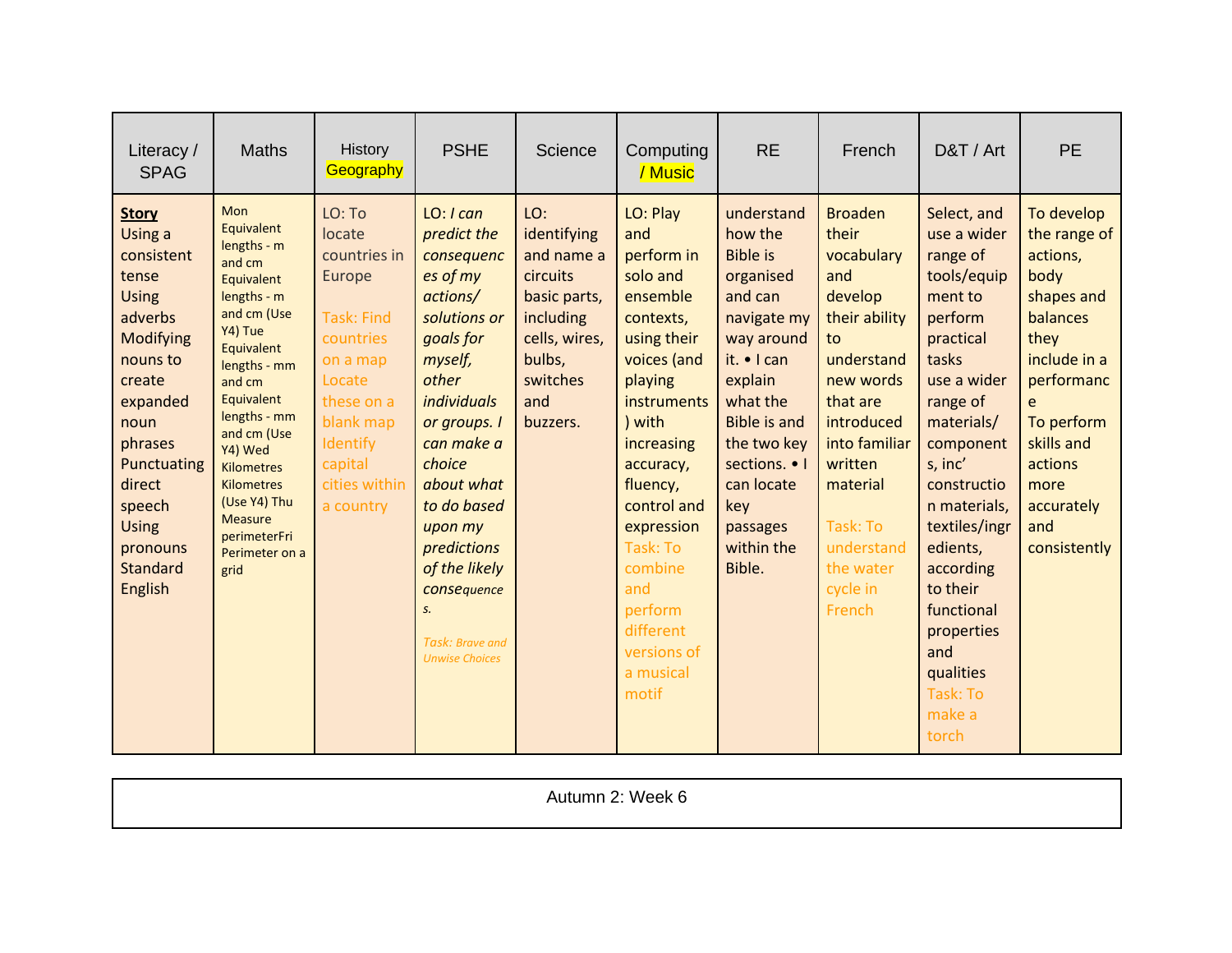| Literacy /<br><b>SPAG</b>                                                                                                                                                                                                                                                                                              | <b>Maths</b>                                                                                                                                                                                                                             | History<br><b>Geography</b>                                                                                                                                                                        | <b>PSHE</b>                                                                                                                                                                                                                                                                                | Science                                                                                                                                                                                                                                                                                               | Computing<br>/ Music                                                                                                                                                                                                                                               | <b>RE</b>                                                                                                                                                                                                                                         | French                                                                                                                                                                                                                    | D&T / Art                                                                                                                                                                                                  | <b>PE</b>                                                                                                                                                                                |
|------------------------------------------------------------------------------------------------------------------------------------------------------------------------------------------------------------------------------------------------------------------------------------------------------------------------|------------------------------------------------------------------------------------------------------------------------------------------------------------------------------------------------------------------------------------------|----------------------------------------------------------------------------------------------------------------------------------------------------------------------------------------------------|--------------------------------------------------------------------------------------------------------------------------------------------------------------------------------------------------------------------------------------------------------------------------------------------|-------------------------------------------------------------------------------------------------------------------------------------------------------------------------------------------------------------------------------------------------------------------------------------------------------|--------------------------------------------------------------------------------------------------------------------------------------------------------------------------------------------------------------------------------------------------------------------|---------------------------------------------------------------------------------------------------------------------------------------------------------------------------------------------------------------------------------------------------|---------------------------------------------------------------------------------------------------------------------------------------------------------------------------------------------------------------------------|------------------------------------------------------------------------------------------------------------------------------------------------------------------------------------------------------------|------------------------------------------------------------------------------------------------------------------------------------------------------------------------------------------|
| <b>Persuasive</b><br>writing<br>Retrieve<br>and record<br>information<br>from non-<br>fiction; Ask<br>questions<br>to improve<br>their<br>understand<br>ing of a<br>text; Read<br>for a range<br>of<br>purposes;<br>Identify<br>main ideas<br>drawn from<br>more than<br>one<br>paragraph<br>and<br>summarise<br>these | Mon<br>Perimeter<br>of a<br>rectangle<br>Tue<br>Perimeter<br>$\sigma$ f<br>rectilinear<br>shapes Wed<br>What is<br>area?<br>Calculate<br>perimeter<br>Thu<br>Counting<br>squares Fri<br><b>Making</b><br>shapes Area<br>of<br>rectangles | To be able<br>to locate<br>countries in<br>the<br>Americas<br><b>Task: Find</b><br>countries<br>on a map<br>Locate<br>these on a<br>blank map<br>Identify<br>capital<br>cities within<br>a country | I can talk<br>about the<br>bits that<br>went well<br>and the bits<br>that I need<br>to change if<br>I used my<br>plan again<br>and why. I<br>can<br>recognise<br>when I have<br>reached my<br>goal or been<br>successful<br>with my<br>learning.<br>Task:Reflect<br>ion on goal<br>setting | LO:<br>recognise<br>some<br>common<br>conductors<br>and<br>insulators,<br>and<br>associate<br>metals with<br>being good<br>conductors.<br>lamp will<br>light in a<br>simple<br>series<br>circuit,<br>based on<br>whether or<br>not the<br>lamp is part<br>of a<br>complete<br>loop with a<br>battery. | LO: Play<br>and<br>perform in<br>solo and<br>ensemble<br>contexts,<br>using their<br>voices and<br>playing<br>musical<br>instruments<br>with<br>increasing<br>accuracy,<br>fluency,<br>control and<br>expression<br>Task:<br>Perform<br><b>Christmas</b><br>carols | I can name<br>and explain<br>the key<br>symbols of<br>Christianity.<br>$\bullet$ I can list<br>the key<br>symbols of<br>Christianity.<br>$\bullet$ I can<br>create an<br>information<br>card to<br>explain one<br>of the<br>Christian<br>symbols. | LO: Listen<br>attentively<br>to spoken<br>language<br>and show<br>understanin<br>g<br><b>Explore the</b><br>patterns<br>and sounds<br>of language<br>through<br>songs/rhym<br>es<br>Task:<br>French<br>Christmas<br>songs | LO:<br>Evaluate<br>their ideas<br>and<br>products<br>against<br>their own<br>design<br>criteria and<br>consider<br>the views of<br>others to<br>improve<br>their work<br>Task: To<br>evaluate<br>the torch | To describe<br>their own<br>and others'<br>work,<br>making<br>simple<br>judgements<br>about the<br>quality of<br>performanc<br>es and<br>suggesting<br>ways they<br>could be<br>improved |